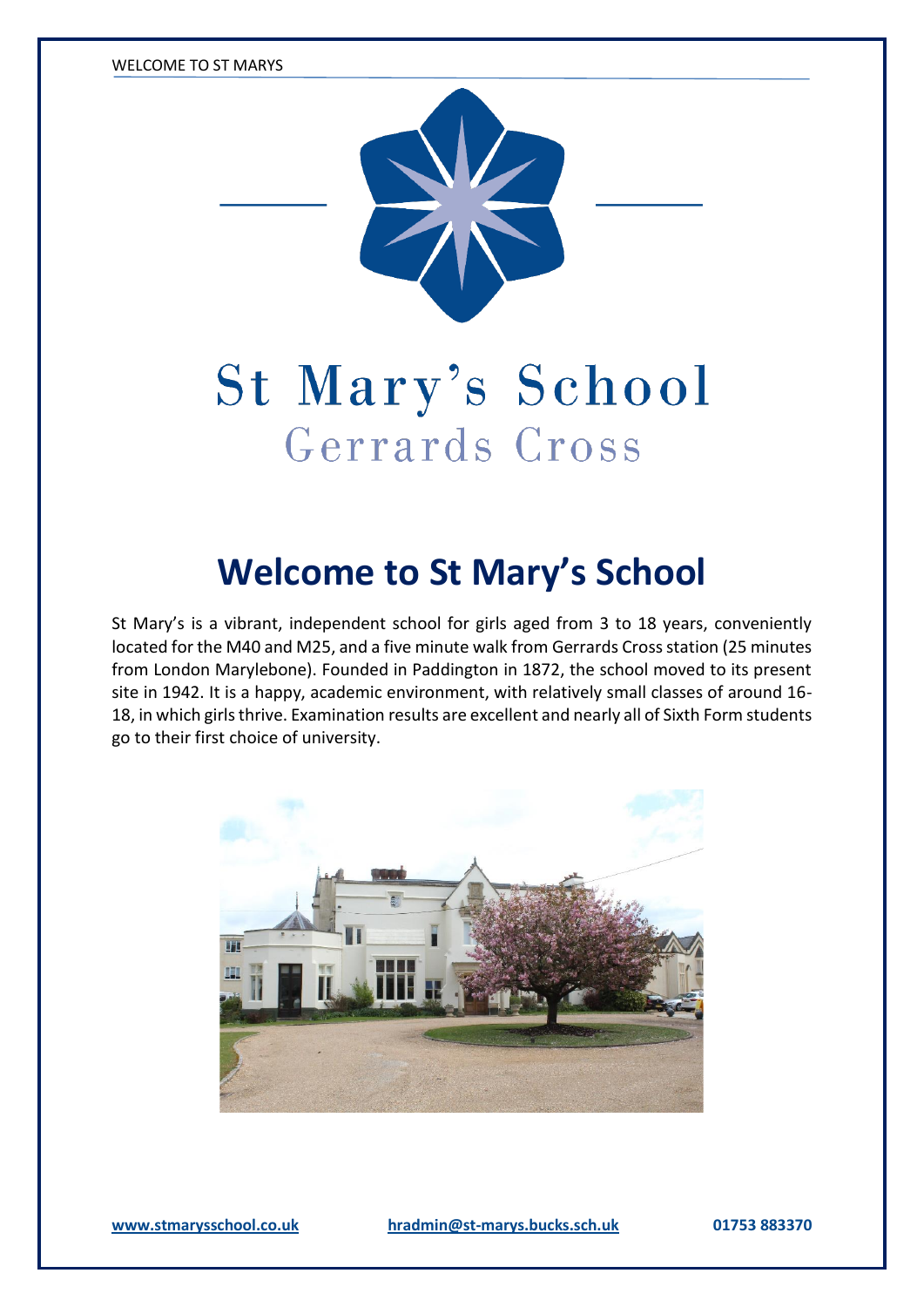## **The Role**

### **1:1 LEARNING SUPPORT ASSISTANT - SEN**

This role involves supporting a Key Stage 3 learner with an Educational Health Care Plan (EHCP), whose diagnoses contribute to learning difficulties affecting her working memory; auditory processing skills; social communication skills; fine and gross motor skills; and attention and concentration skills. The role would therefore primarily involve supporting the learner's general academic studies, and ability to access the curriculum, during the school day.

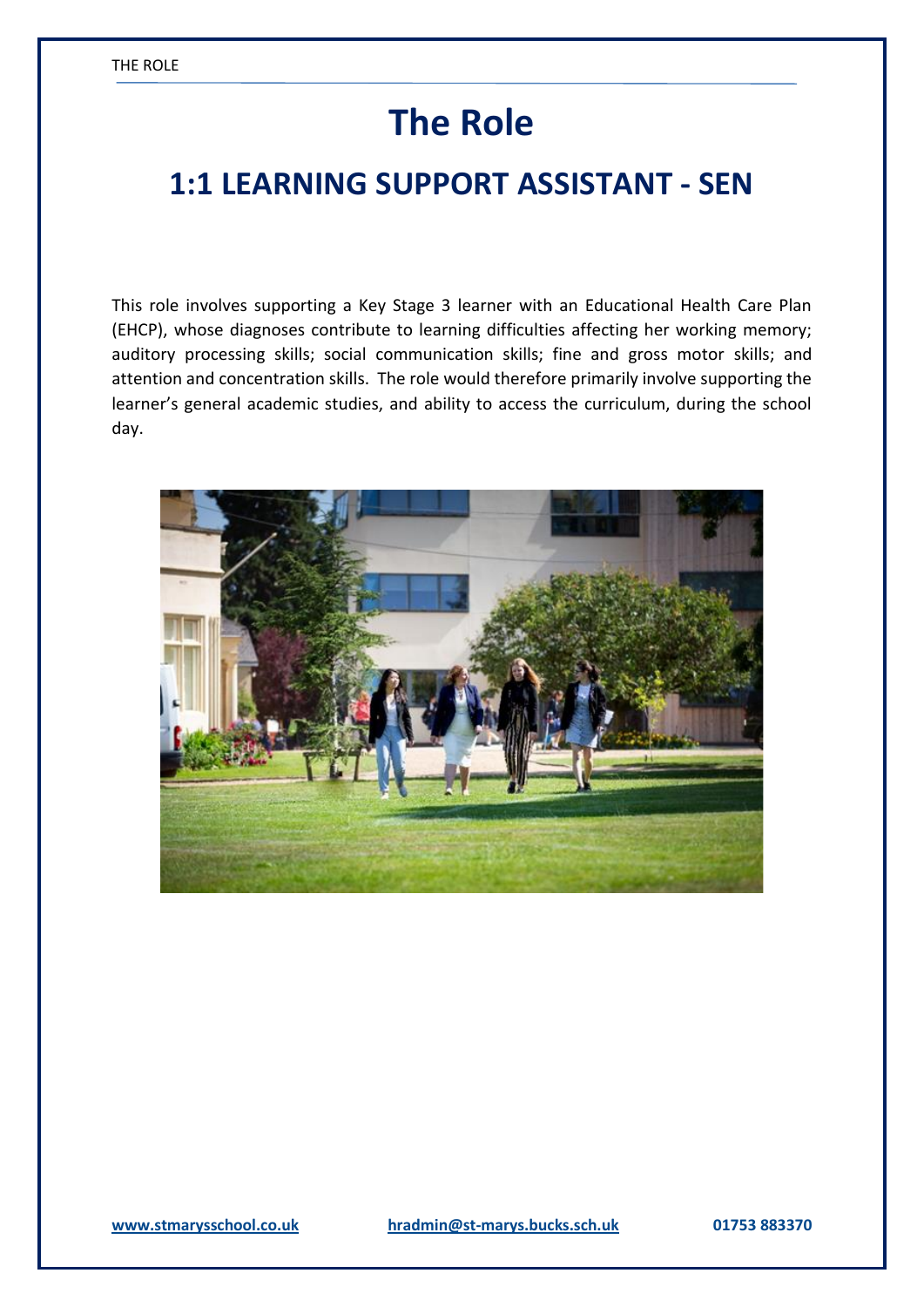### **Main Duties**

Working closely with the SENDCo and other experienced teaching professionals providing support and guidance, your role will be to:

- develop an understanding of the SEN of the learner concerned.
- consider the learner's SEN, when assisting her in accessing the content of lessons, through appropriate clarification, explanation, equipment and materials; developing an understanding the most effective way in which to support learning for a given task.
- help the learner to learn as effectively as possible both in group situations and individually, inside and outside of the classroom.
- help promote independent learning, whilst helping the learner to develop effective study skills to increase motivation and keep the learner on task.
- employ strategies agreed with school and home to raise self-esteem, encourage independence in and outside of the classroom and to help with behaviours and to liaise with home and other professionals in this respect.

#### **Job Description**

- To build and maintain a successful relationship with the learner, treating them consistently with respect, consideration and sensitivity;
- To provide effective and pro-active in-class support, by selecting appropriate resources and/or methods of differentiation to facilitate learning;
- Support the use of ICT in the classroom and develop learners' competence and independence in its use, including helping the learner record work in an appropriate way (e.g. scribing);
- During the learner's absences from school, to attend lessons and take notes as appropriate to facilitate catch up work;
- To assist the SENDCo in developing a suitable programme of support, and to assist in the delivery of any individual learning programmes in accordance with the EHCP;
- To carry out any specific duties, as outlined in the learners EHCP, and to be responsible for implementing the targets of the EHCP in liaison with teaching staff and the SENDCo;
- Provide feedback and highlight any concerns to teachers in relation to learners' attainment / progress;
- To liaise with, and be guided by, relevant external agencies as required;
- To be involved in keeping records as required by the EHCP;
- To contribute to, write reports for and attend the learner's Annual Review;
- To foster links between home and school and to keep both informed of relevant information whilst maintaining confidentiality at all times;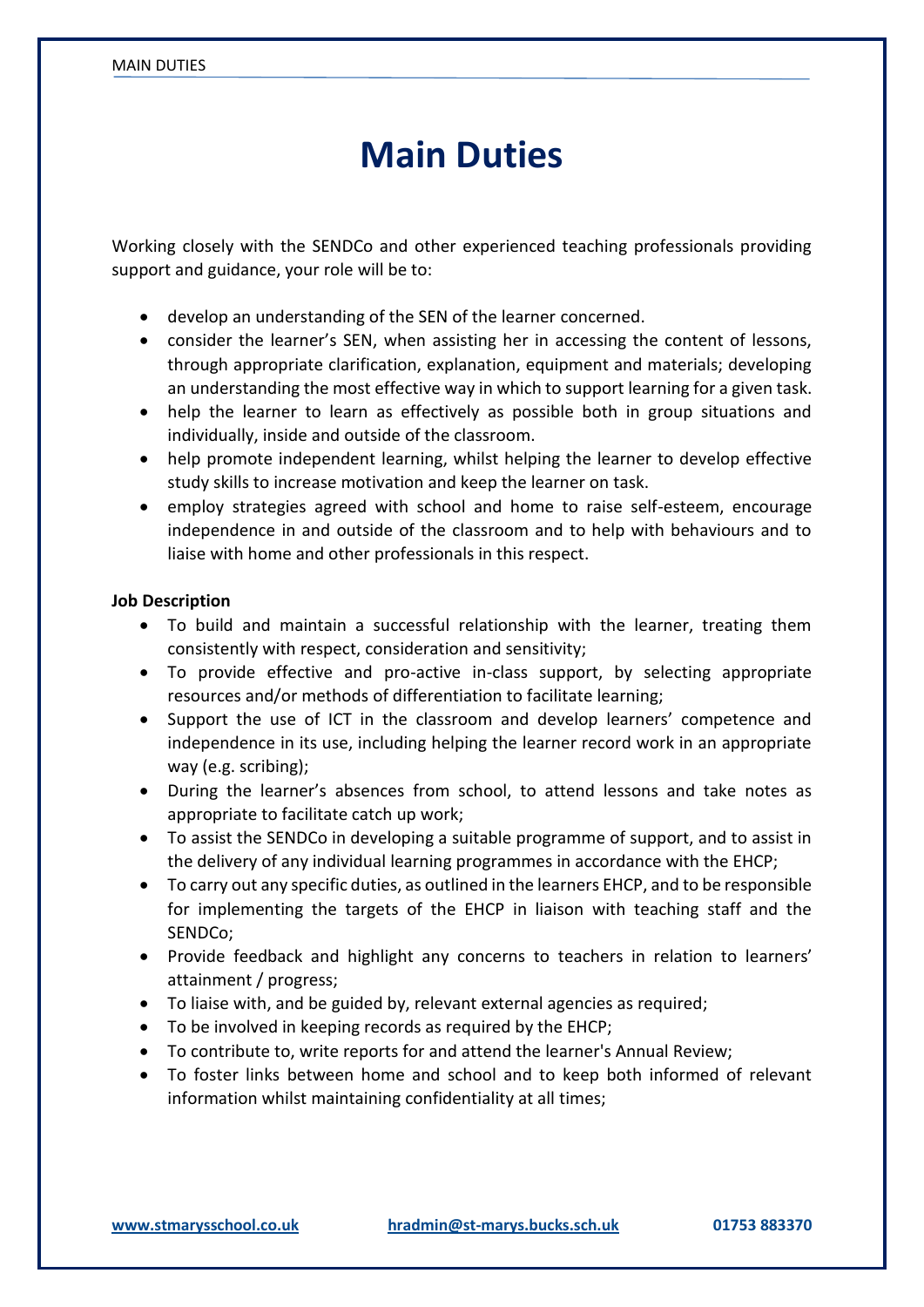- To accompany the learner on school trips;
- To participate in relevant professional development as deemed appropriate for the needs of learner;
- To understand and apply the school policies on learning and behaviour and the statutory guidelines relating to disability discrimination and SEN; and
- To fulfil any other reasonable request made by the Headmistress.

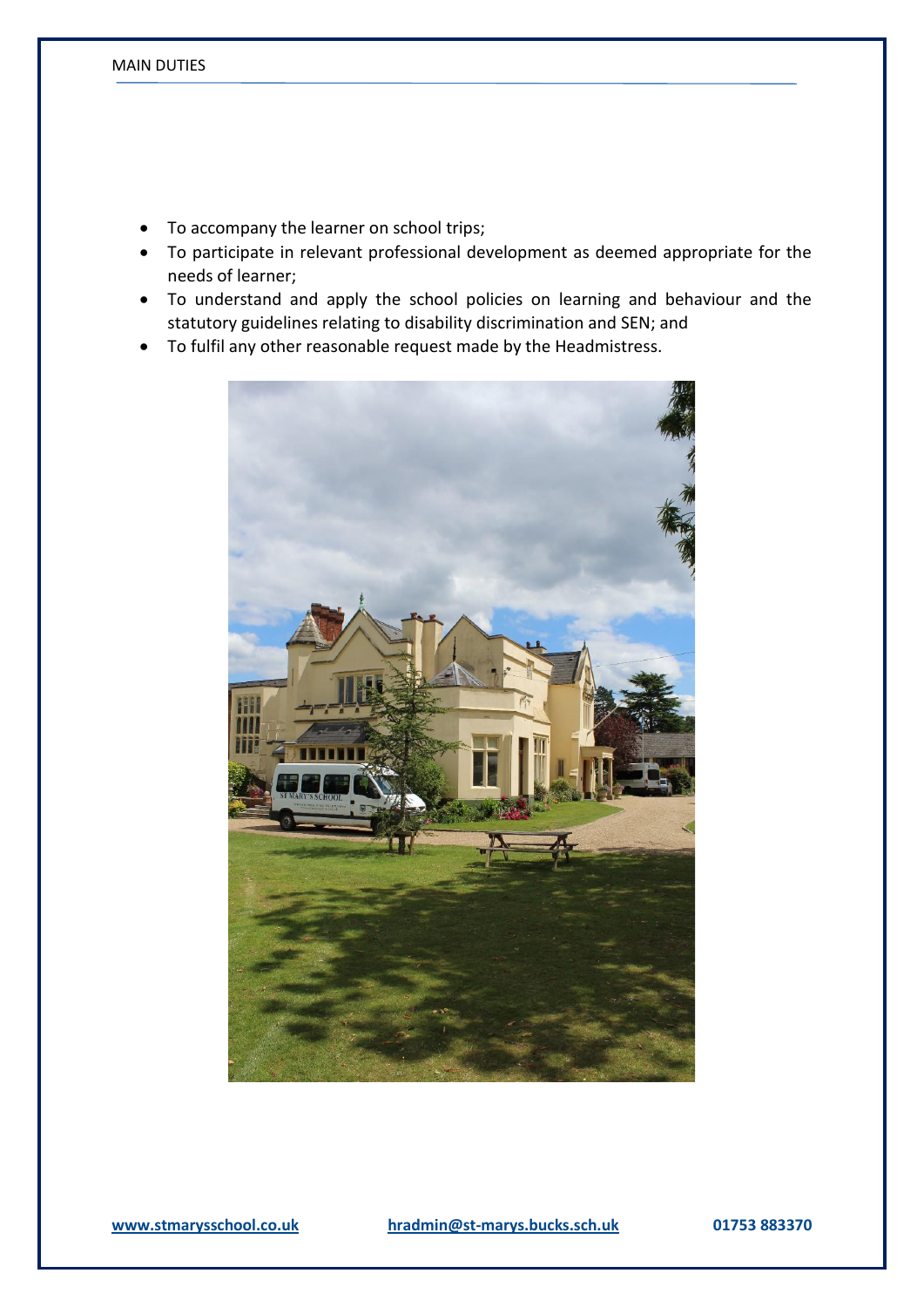## **Why Work at St Mary's School?**

At St Mary's we are seeking dedicated and enthusiastic members of staff, who are keen to prioritise the girls' well-being and happiness at all times. We are looking for those who enjoy working as part of a team, and who appreciate the importance of the girls' all-round experience at school. We are hoping that the girls will become life-long learners, always keen to undertake new challenges and learn from their experiences, and St Mary's has the same wish for its staff; the school provides support and training to facilitate your professional development if needed. All members of staff at St Marys enjoy strong and meaningful relationships with the girls, characterised by mutual trust and respect.



St Mary's School is a special place to work, where staff are valued and supported. It is a positive environment, which is fostered and nurtured by the whole community, who strive to make the school the best it can be.

- Relatively small class sizes
- Excellent CPD and development opportunities
- Polite, hard-working and determined students
- Inspiring and supportive colleagues
- Free on-site parking
- Auto-enrolment into a contributory pension scheme
- Access to excellent catering facilities and a free lunch
- Free use of the sports facilities and fitness suite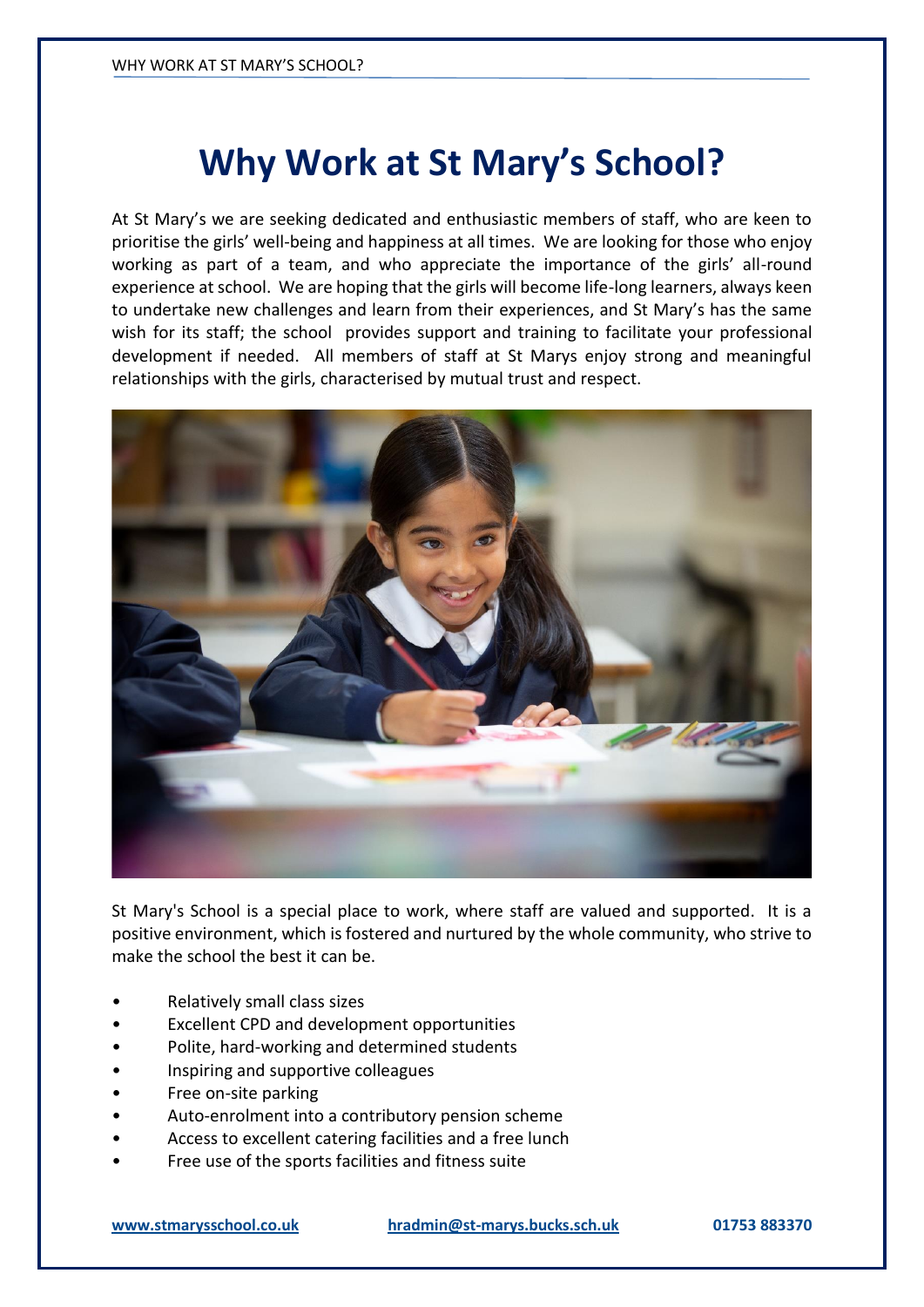## **Candidate Specification**

#### **Education**

- NVQ Level 3 Qualification or equivalent.
- Willingness to attend relevant training courses.

#### **Experience**

- Experience of working with children with SEN, preferably in a secondary school environment.
- Experience or record keeping.

#### **Knowledge and Skills**

- Good knowledge of ICT.
- Scribing experience.
- Knowledge and understanding of the policies relating to safeguarding pupils.
- Good oral and written communication skills.
- Ability to use initiative.
- Basic knowledge of first aid.



#### **Personal Qualities**

- Willingness to undertake supervision duties.
- Professional outlook.
- Smart appearance.
- Calm under pressure.
- Committed to personal and professional development.